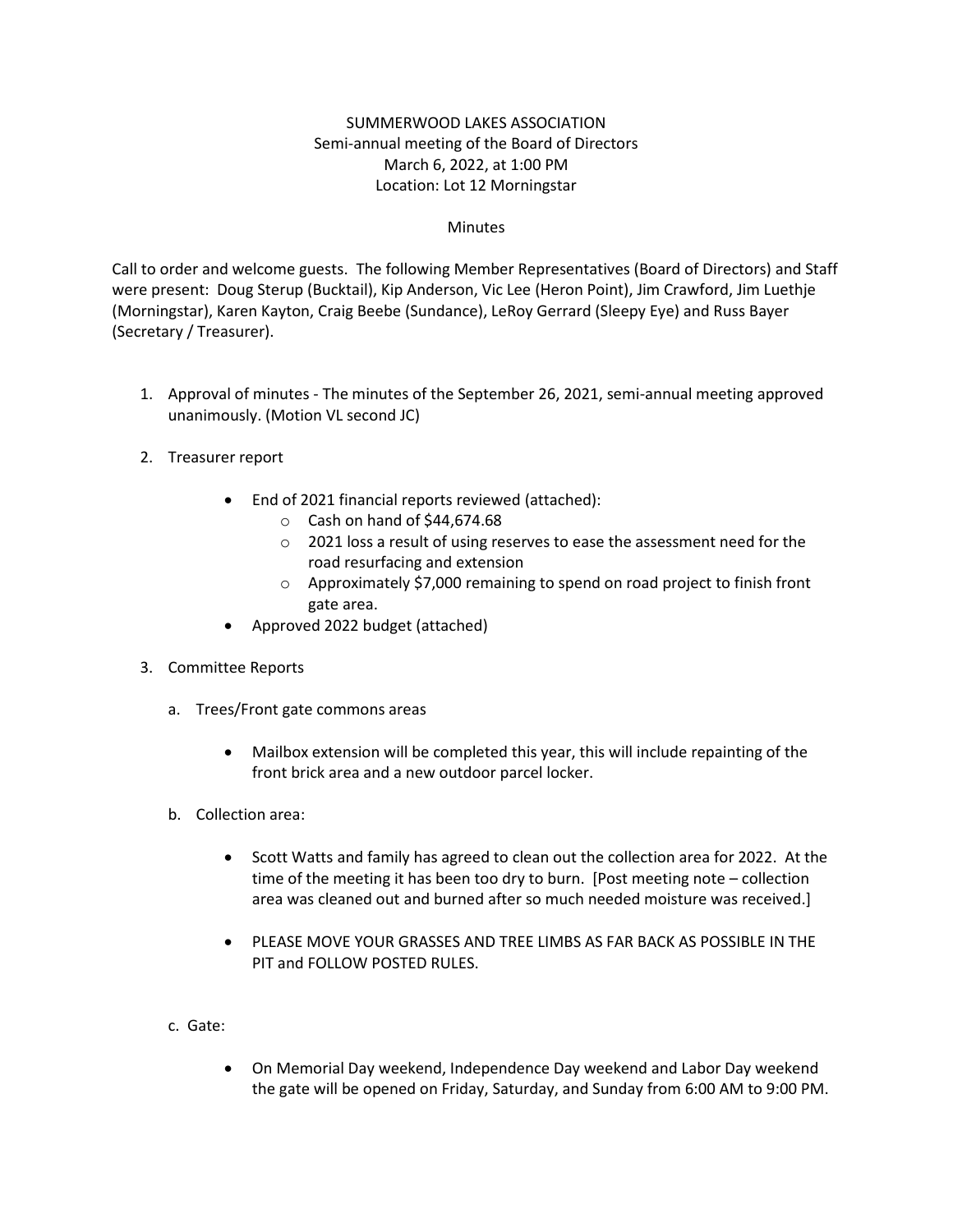- d. Directory:
	- The Directory is in progress. In 2022 Lot Owners will be emailed a PDF version of the directory. Printed Versions may be requested.
- e. Road Maintenance:
	- A few cracks were discovered in the bottom of the dips. These will be filled
	- Individual lakes are asked that when dragging their lake roads or adding gravel to keep it off the asphalt.
	- When turning onto Summerwood Road from Highway 92 please stay on the asphalt. A rut is being created along the east side by those driving on the shoulder.
- 4. Old business
	- a. Invasive Species (This topic is a regular agenda item for the Board. Information previously posted will continue to be included in Board minutes as a reminder of the need to be ever watchful of the invasive species that can damage our lakes.)
		- Nebraska Game and Parks urges disposal of aquarium product Libby Seline Updated Mar 11, 2021

Nebraskans who bought Marimo — or "moss" — balls sold as "Betta Buddy" need to check their aquarium tanks for highly destructive mussels that can decrease a native species' food supply, according to the Nebraska Game and Parks Commission.

Zebra mussels look like a D-shaped clam that is less than an inch long. They have alternating light and dark bands and filters plankton from water, which is a food source for animals. Since zebra mussels affect the livability for native species, Game and Parks asks Nebraskans to remove Marimo balls properly. Petco and PetSmart locations in Nebraska agreed to remove the item from their store.

"Please make sure you dispose of any Marimo balls and aquarium water properly so the waters we all enjoy remain invasive-free," said Kristopher Stahr, Game and Parks aquatic invasive species program manager.

To dispose of them, place the Marimo balls in a plastic bag and freeze them until solid. Then, individuals can throw them in the trash. They should also dump the aquarium water in an area that is not near other water sources. The water should not go down the drain.

Proper disposal is important because young zebra mussels cannot be seen with the naked eye, but they can be transferred through small drops of water. Adult zebra mussels can live out of water up to two weeks.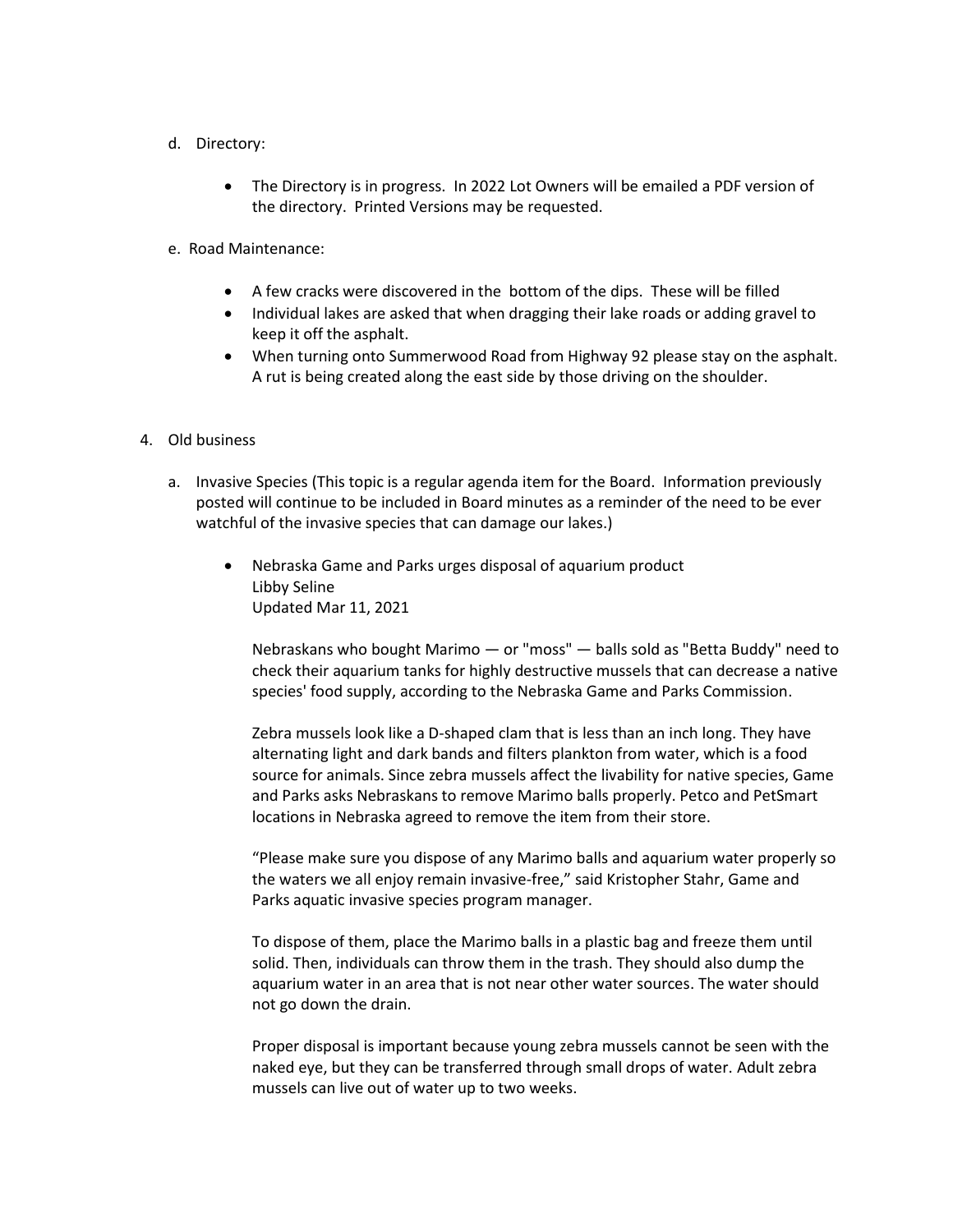So far, Game and Parks is aware of zebra mussel populations in the Missouri River that have spread through the entire length downstream of Gavins Point Dam. Populations also exist in Lewis and Clark Lake, Lake Yankton and at the Offutt Base Lake.

- The Board has no authority over individual lakes, each lake must take its own action to ensure their respective lake is not infested. The following suggestions are applicable:
	- $\circ$  Each Lake should create its own policy regarding access to the lake with any watercraft.
	- o Lakes should be proactive in preventing any foreign water coming into their lake. Canoes, kayaks, life vests, water toys are all carriers.
	- o Ongoing education and awareness are always important
	- o **Any contractor coming into a lake should be completely inspected and forced to obey the rules of the lake.**
	- o [www.neinvasives.com](http://www.neinvasives.com/) has valuable information

Based on conversations with Aquatic Biologists, and other water quality experts here are some steps that are critical to stabilizing clarity and water quality:

- o Keep grass clippings and leaves out of the lake. There are enough trees around that the lakes get their own share of leaves, but we should not dump or blow leaves or clippings into the lake
- o Use no phosphorus fertilizers on our lawns
- o Use mulching mowers to reduce fertilizer requirements
- o Be aware of what drains from your lawns, driveways, and homes.
- o Keep high concentration of waterfowl (geese) out of the lake.

Not doing these things will cause more nutrients to be added to the lake. More nutrients equal decreased water quality and increased blue-green algae blooms.

- b. Fireworks:
	- The Summerwood fireworks show will be Saturday, July 2, 2022, the rain date is Sunday, July 3, 2022.
- c. Boater Safety. (Ongoing reminder this training is required by state law). The State of Nebraska requires anyone born after December 31, 1985, to successfully complete a Boating Safety Course and possess a course certificate while operating a boat or personal watercraft.
	- i. There are now three options for the class: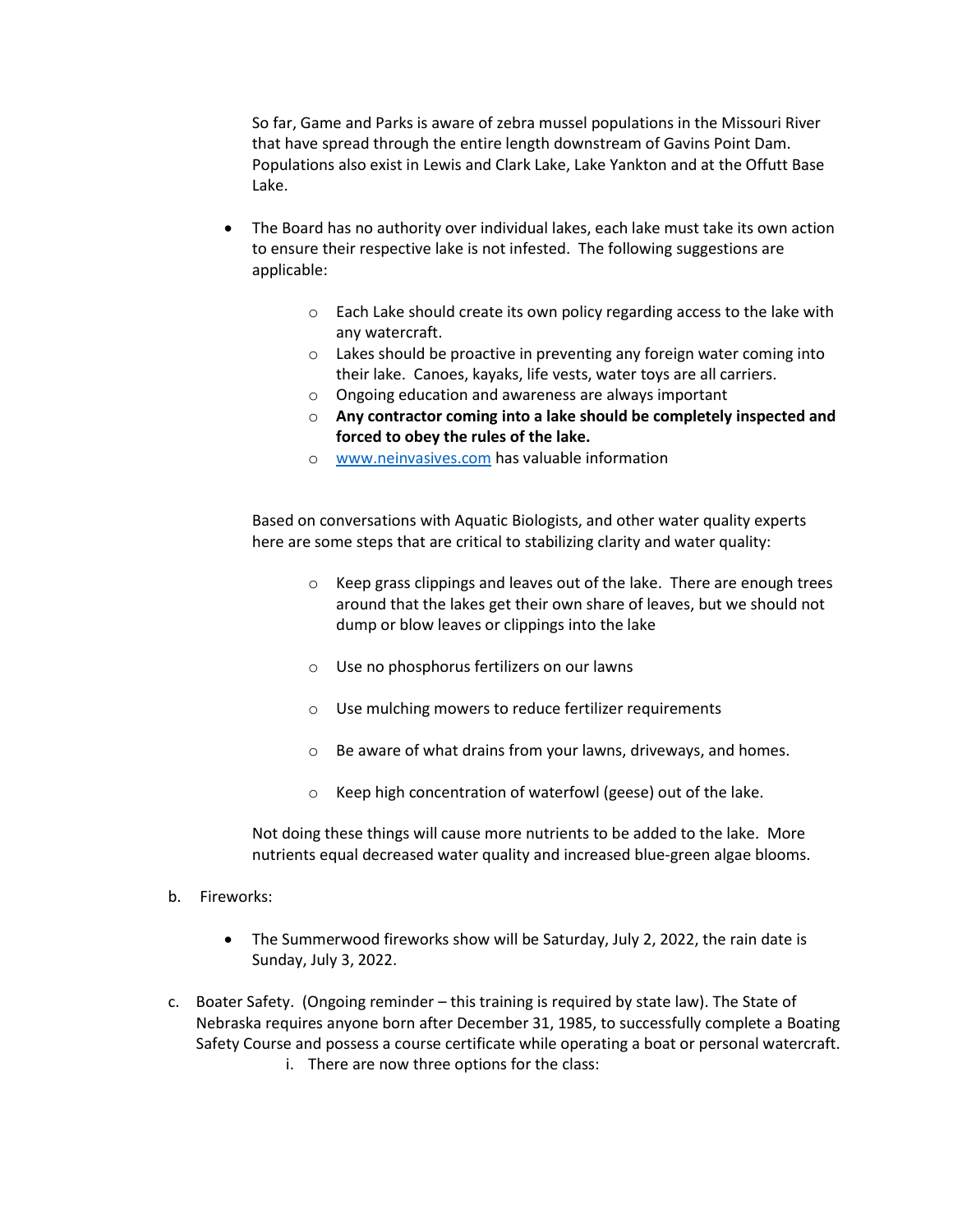- I. **Option A** is a 6-hour in-person classroom session taught by certified volunteers and agency staff. Students will take a proctored exam and the end of the class.
- II. **Option B** is a self-taught home study course. Students can download and review the course study [materials.](http://digital.outdoornebraska.gov/i/320526-boater-education-nebraska) After studying, students will need to register for an Option B test-out session to take a proctored exam.
- III. **Option C** is an online [course.](https://www.boaterexam.com/usa/nebraska/) Students can take the class at their own pace from wherever is convenient for them.

All students, regardless of which course option they choose, are required to pass the boating safety exam with a 75% or higher. A certificate of completion will be issued to those who pass the exam

More information is available at: <http://outdoornebraska.gov/boatereducation>

Boater guides are at[: http://outdoornebraska.gov/guides/](http://outdoornebraska.gov/guides/)

- 5. New Business
	- Golf Carts remain unmarked. **Per Summerwood Rules, as adopted by all lakes, all golf carts must have the lot number and lake letter at least two inches in size located on both sides of the vehicle.** This rule applies to owned, rented, borrowed, or visiting golf carts.

In addition, per those same rules, golf carts or other small, motorized utility vehicles, which cannot exceed 20 mph, may be operated on Summerwood roads for other than egress or maintenance purposes by either a licensed driver or unlicensed driver if accompanied by a licensed driver.

The Summerwood insurance agent will be contacted to determine the extent of liability if lot owners are not following these rules.

#### 6. Other Business

a. Officers (Terms expire after the fall board meeting)

| President                      | Kip Anderson          |
|--------------------------------|-----------------------|
| 1 <sup>st</sup> Vice-President | Craig Beebe           |
| 2 <sup>nd</sup> Vice-President | <b>Rick Martinsen</b> |
| Secretary                      | <b>Russ Bayer</b>     |
| Treasurer                      | <b>Russ Bayer</b>     |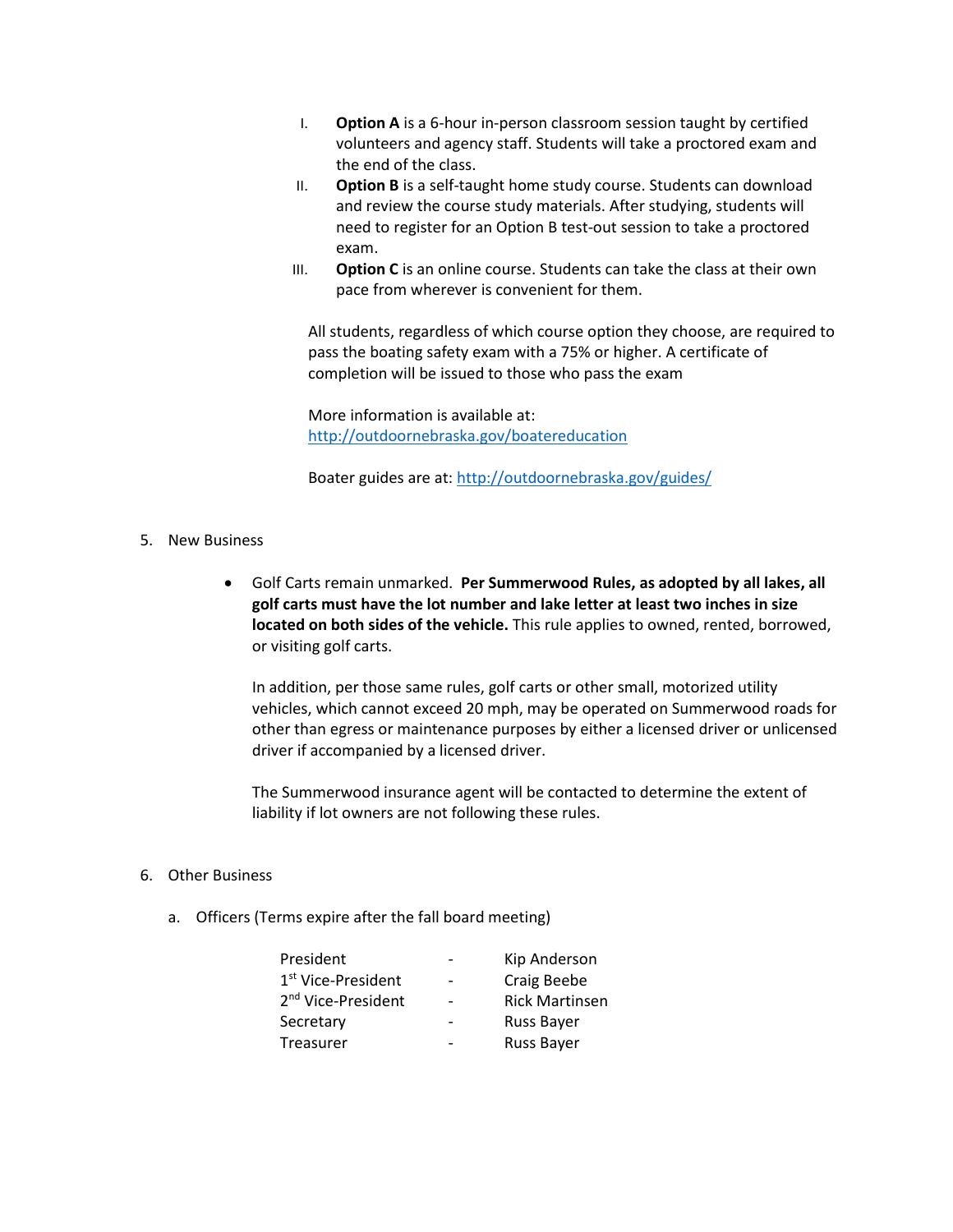b. The current Member Representatives and their terms are as follows. Those highlighted in yellow must either be reelected by their respective lake members or replaced this year.

| <b>Member Representative</b> | Lake               | <b>Term End Date</b>   |
|------------------------------|--------------------|------------------------|
| <b>Rick Martinsen</b>        | <b>Bucktail</b>    | August 31, 2023        |
| Doug Sterup                  | <b>Bucktail</b>    | August 31, 2024        |
| Kip Anderson                 | <b>Heron Point</b> | August 31, 2023        |
| Vic Lee                      | <b>Heron Point</b> | <b>August 31, 2022</b> |
| Jim Luethje                  | <b>Morningstar</b> | <b>August 31, 2022</b> |
| Jim Crawford                 | Morningstar        | August 31, 2023        |
| <b>LeRoy Gerrard</b>         | <b>Sleepy Eye</b>  | <b>August 31, 2022</b> |
| <b>Karen Kayton</b>          | <b>Sundance</b>    | <b>August 31, 2022</b> |
| Craig Beebe                  | Sundance           | August 31, 2024        |

### 7. Adjourn

The meeting was adjourned at 1:30 PM. Motion by JC and seconded by CB passed unanimously.

Respectfully submitted,

#### **Russ Bayer**

Russ Bayer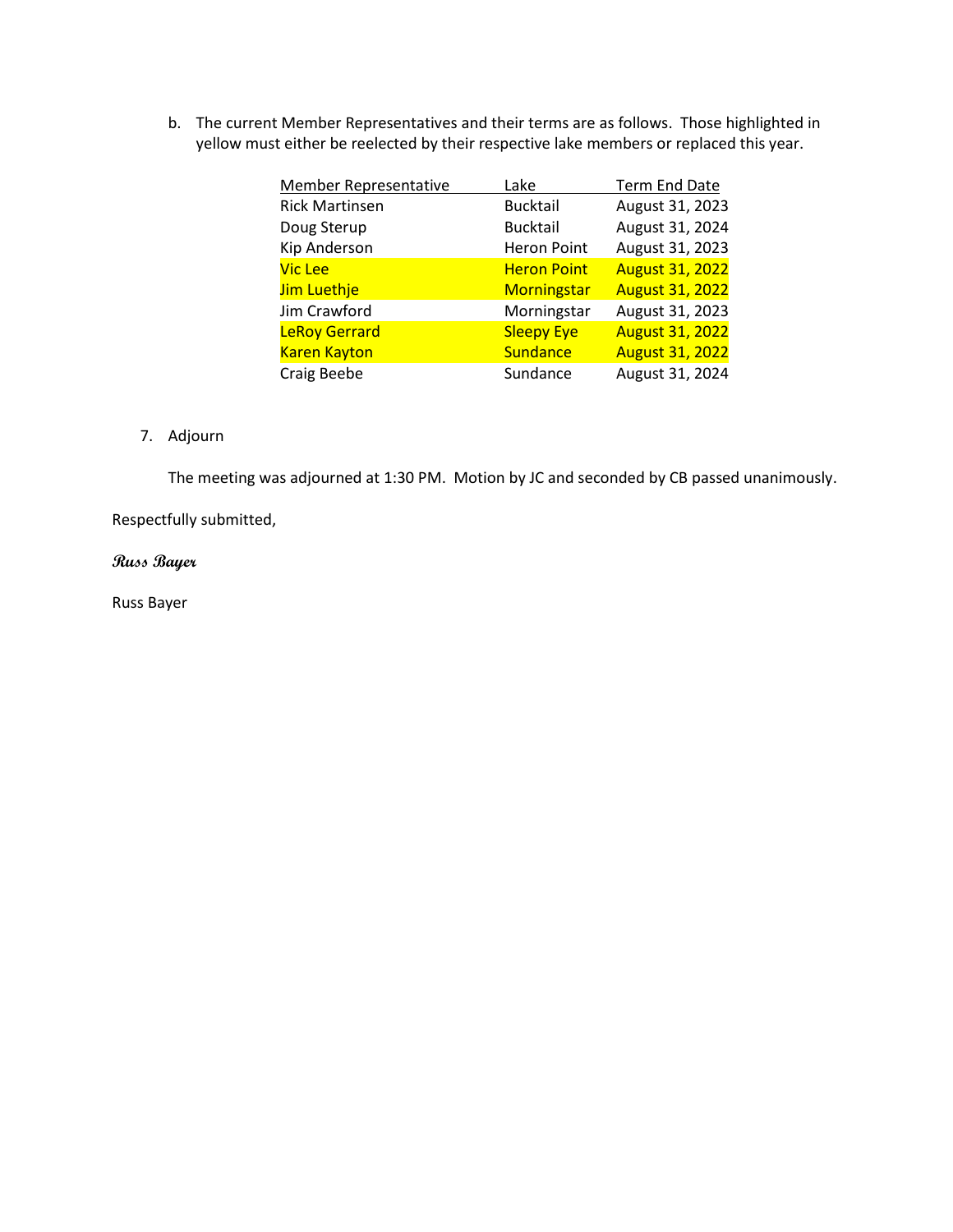## Summerwood Lakes Association Income Statement For the Twelve Months Ending December 31, 2021

|                                | Year to         |         |
|--------------------------------|-----------------|---------|
|                                | Date            |         |
| <b>Revenues</b>                |                 |         |
| <b>Bucktail Assessment</b>     | \$<br>9,750.00  | 4.02    |
| Morningstar Assessment         | 9,250.00        | 3.81    |
| <b>Sundance Assessment</b>     | 7,750.00        | 3.20    |
| Heron Point Assessment         | 11,500.00       | 4.74    |
| Sleepy Eye Assessment          | 750.00          | 0.31    |
| Income -- Misc.                | 332.68          | 0.14    |
| Road Assessment                | 199,999.76      | 82.47   |
| <b>Insurance Proceeds</b>      | 2,729.57        | 1.13    |
| Interest Income                | 443.57          | 0.18    |
| <b>Total Revenues</b>          | 242,505.58      | 100.00  |
| <b>Expenses</b>                |                 |         |
| <b>Charitable Contribution</b> | 600.00          | 0.25    |
| <b>Contract Labor</b>          | 2,400.00        | 0.99    |
| Dues & Fees                    | 33.00           | 0.01    |
| Fireworks                      | 5,250.00        | 2.16    |
| Insurance                      | 2,487.00        | 1.03    |
| Accounting                     | 475.00          | 0.20    |
| <b>Office Supplies</b>         | 220.47          | 0.09    |
| Directory                      | 306.60          | 0.13    |
| Property Maintenance & Repairs | 2,769.25        | 1.14    |
| <b>Collection Area</b>         | 7,100.00        | 2.93    |
| Front Area Maintenance         | 2,700.00        | 1.11    |
| Gate                           | 5,271.12        | 2.17    |
| Road Maintenance               | 246,844.40      | 101.79  |
| Spraying                       | 1,005.00        | 0.41    |
| Taxes - Other                  | 295.84          | 0.12    |
| Telephone Expense              | 961.59          | 0.40    |
| <b>Utilities</b>               | 696.00          | 0.29    |
| <b>Total Expenses</b>          | 279,415.27      | 115.22  |
| Net Income                     | $(\$26,909.69)$ | (15.22) |
|                                |                 |         |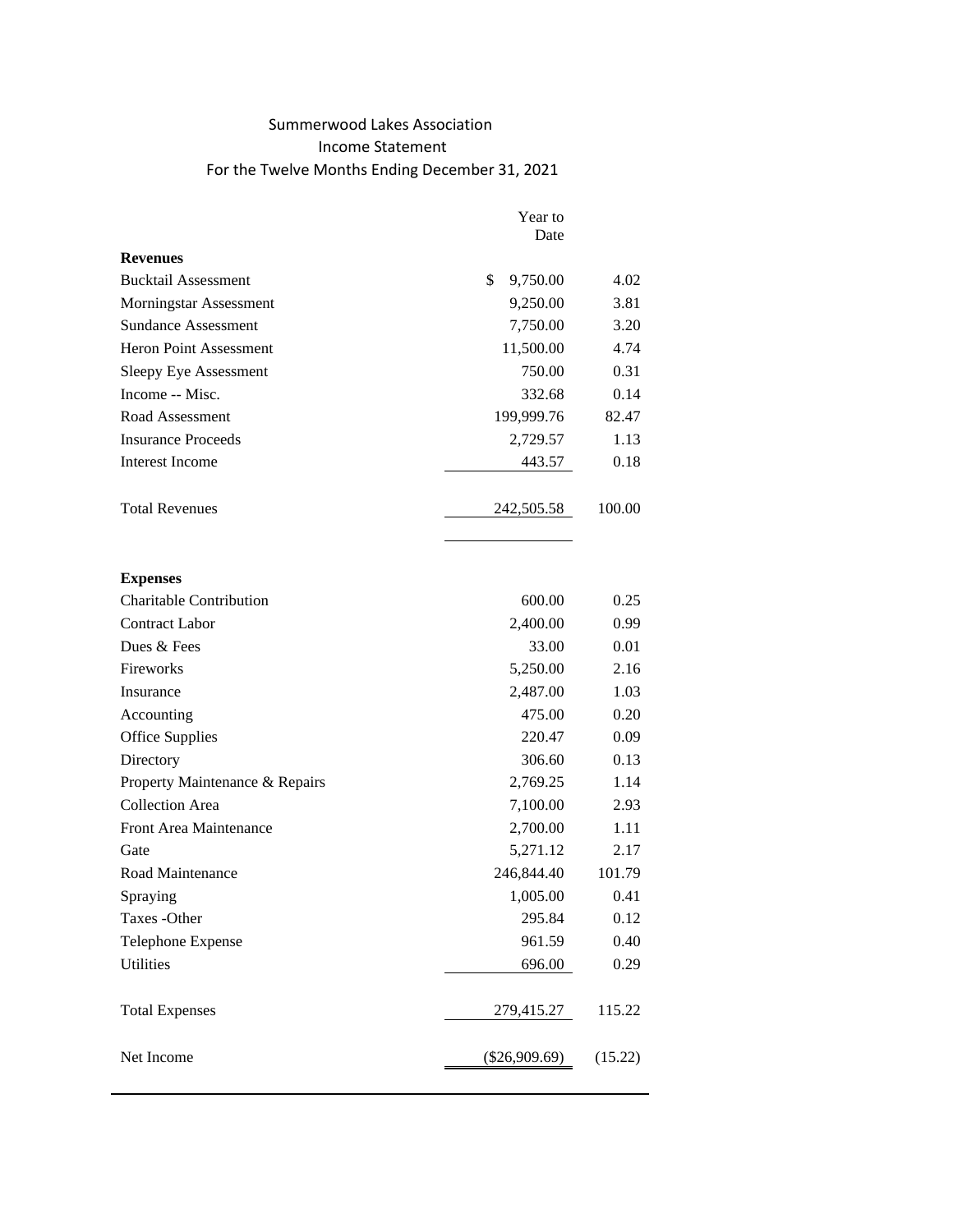### Summerwood Lakes Association Balance Sheet December 31, 2021

#### **ASSETS**

| <b>Current Assets</b>               |                |             |
|-------------------------------------|----------------|-------------|
| Cash                                | \$<br>3,518.93 |             |
| Money Market                        | 8,316.05       |             |
| CD - 8812                           | 11,398.07      |             |
| CD - 8916                           | 11,041.01      |             |
| CD - 9098                           | 10,400.62      |             |
| <b>Total Current Assets</b>         |                | 44,674.68   |
| Property and Equipment              |                |             |
| <b>Total Property and Equipment</b> |                | 0.00        |
| <b>Other Assets</b>                 |                |             |
| <b>Total Other Assets</b>           |                | 0.00        |
| <b>Total Assets</b>                 |                | \$44,674.68 |
| <b>LIABILITIES AND CAPITAL</b>      |                |             |
| <b>Current Liabilities</b>          |                |             |
| <b>Total Current Liabilities</b>    |                | 0.00        |
| Long-Term Liabilities               |                |             |
| <b>Total Long-Term Liabilities</b>  |                | 0.00        |
| <b>Total Liabilities</b>            |                | 0.00        |
| Capital                             |                |             |
| <b>Beginning Balance Equity</b>     | \$67,789.08    |             |
| <b>RETAINED EARNINGS</b>            | 13,795.29      |             |
| Net Income                          | (36,909.69)    |             |
| <b>Total Capital</b>                |                | 44,674.68   |
| Total Liabilities & Capital         |                | \$44,674.68 |
|                                     |                |             |